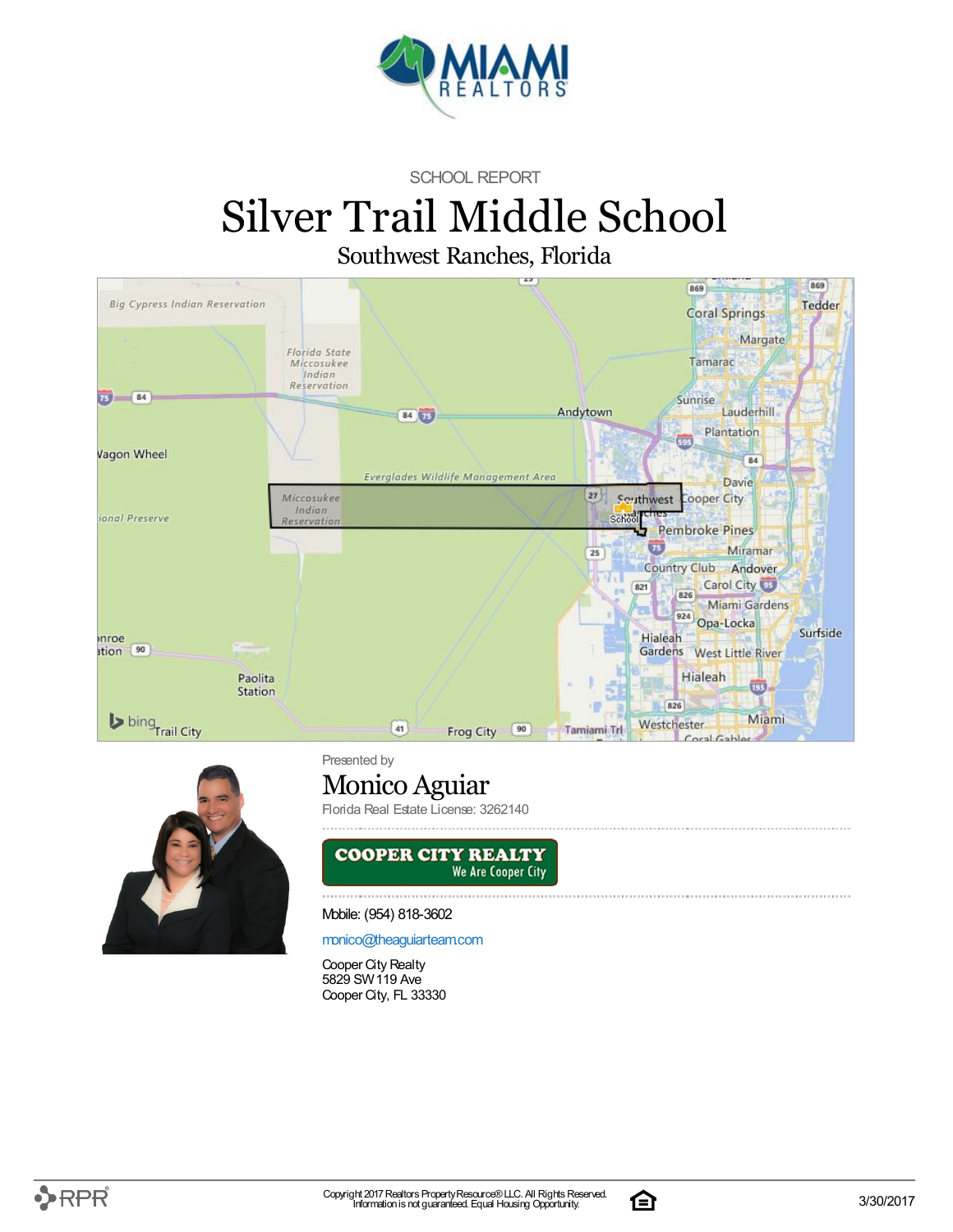**School Report** 

### School: Silver Trail Middle School

| SW 70th Pl<br>Clydesd<br>o<br><b>Sherid</b> | ź<br>FRIEN                                                         |
|---------------------------------------------|--------------------------------------------------------------------|
| NW 24th &<br>School                         | Sheridan St<br>NW 24th Pl<br>School                                |
|                                             | NW <sub>77th</sub> St<br>NW 23rd Pl<br>NW<br>NW 2 <sup>nd St</sup> |
|                                             | U <sub>196</sub><br>Taft St<br>bing<br>$\leq$<br>₹                 |

### School Details

Silver Trail Middle School

18300 Sheridan Street Southwest Ranches, FL

**Grades Served**

**Name**

**Address**

33331 **Phone** (754) 323-4300 **School District** Broward

6-8

### GreatSchools Rating

A school's rating is determined by its students' performance on state standardized tests compared with other schools in the state.

Silver Trail Middle School

 $10$  out of 10 \*\*\*\*\*\*\*\*\*\*

#### Southwest Ranches

 $10$  out of 10 \*\*\*\*\*\*\*\*\*\*

| <b>School Facts</b>                             | This School |
|-------------------------------------------------|-------------|
| <b>Total Enrollment</b>                         | 1422        |
| Students in Free or Reduced Price Lunch Program | 30%         |
| Number of Schools in this City                  |             |

This report contains data and information that is publicly available and/or licensed from third parties and is provided to you on an "as is" and "as available" basis. The information is not verified or guaranteed. Some portions of this report may have been provided by an RPR user; RPR is not responsible for any content provided by its users. RPR and its information providers shall not be liable for any claim or loss resulting from the content of, or errors or omissions in, information provided in this report.

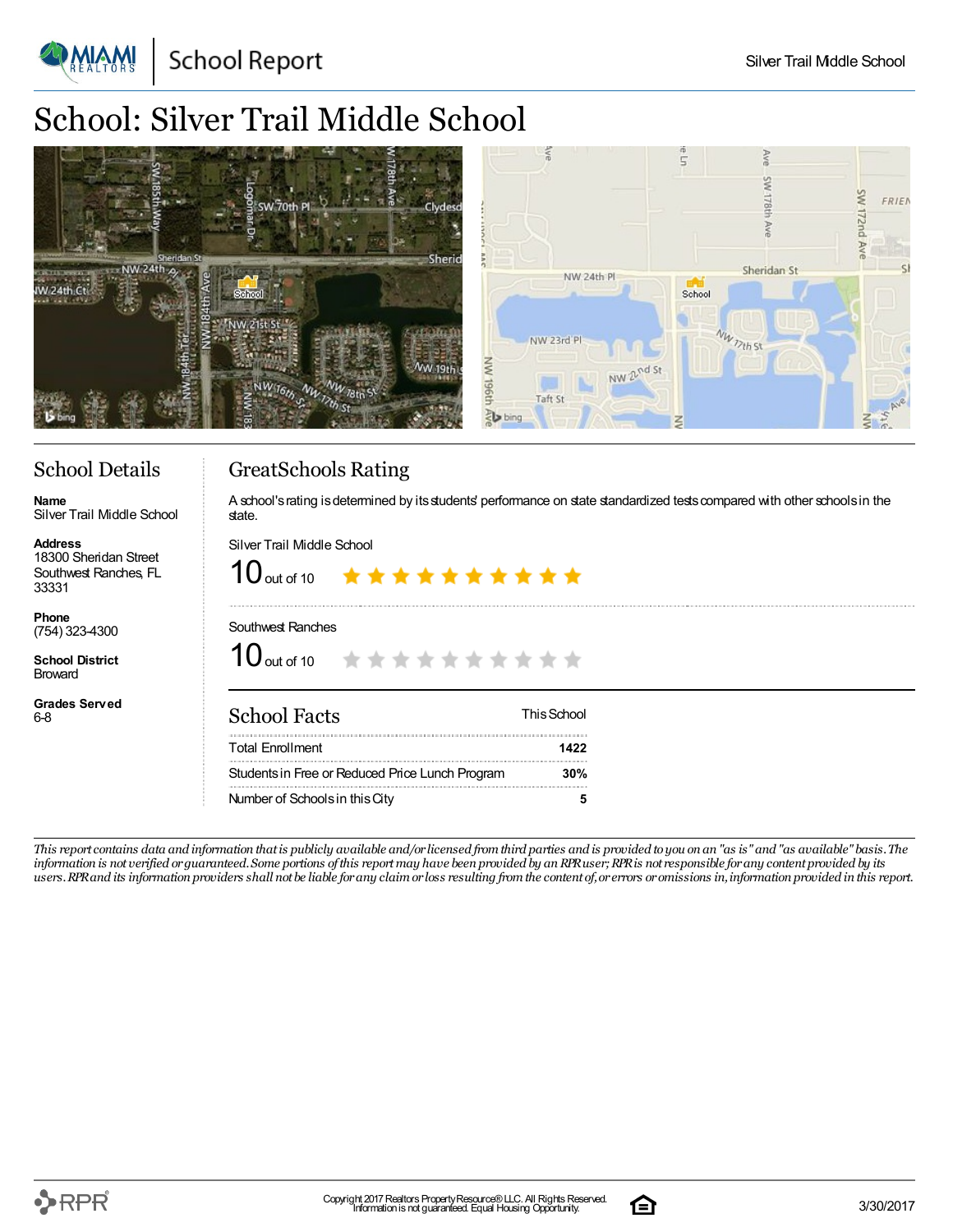### Test Scores

Grade 8Florida Comprehensive Assessment Test

The chart showsresultsof standardized tests for this school. Test results are provided by GreatSchools, which compilestest scores, community reviews and other data about schoolsacrossthe United States. Ratingsfor thisschool are based on the most recent available standardized test results for each state.

Data Source: GreatSchools Update Frequency: Annually

**This School** 

### Grade 8Florida Comprehensive Assessment Test (FCAT 2.0)

The chart shows results of standardized tests for this school. Test results are provided by GreatSchools, which compilestest scores, community reviews and other data about schoolsacrossthe United States. Ratingsfor thisschool are based on the most recent available standardized test results for each state.

Data Source: GreatSchools

Update Frequency: Annually

**This School** 

### Grade All Florida End-of-Course Assessments(EOC)

The chart shows results of standardized tests for this school. Test results are provided byGreatSchools, which compiles test scores, community reviews and other data about schoolsacrossthe United States. Ratingsfor thisschool are based on the most recent available standardized test results for each state. Data Source: GreatSchools

Update Frequency: Annually

**This School** 

#### Science 68.0 %

Civics 88.0 %

Writing 92.0 %

Silver Trail Middle School

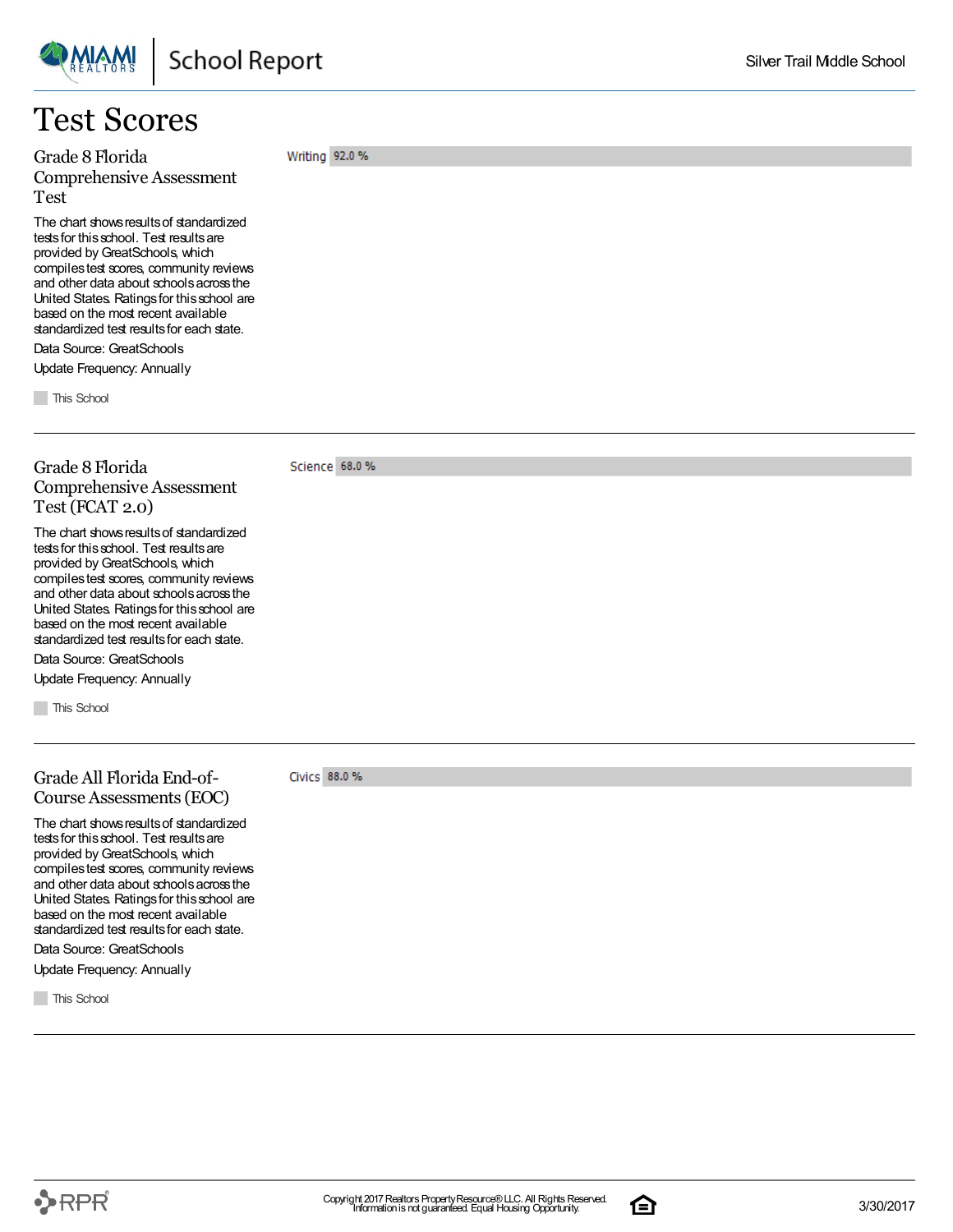**School Report** 

PMAM

## Nearby Schools (within 5 miles)



#### **This School** The Other Schools

|                    | Name                                        | Level                                     | Type    | Grade          | <b>Students</b><br>per<br>Teacher | Total<br><b>Students</b> | Average<br>School<br>Rating | District       |
|--------------------|---------------------------------------------|-------------------------------------------|---------|----------------|-----------------------------------|--------------------------|-----------------------------|----------------|
|                    | <b>Silver Trail Middle School</b>           | <b>Middle</b>                             | Public  | $6-8$          |                                   | 1,422                    | 10                          | <b>Broward</b> |
| 画面<br>$\mathbf{1}$ | City/Pembroke Pines Charter High School     | Middle,<br>High                           | Charter | $6 - 12$       |                                   |                          | 10                          | <b>Broward</b> |
| $\frac{1}{2}$      | <b>Chapel Trail Elementary School</b>       | Preschool,<br>Kindergarten,<br>Elementary | Public  | PK-5           |                                   |                          | 10                          | <b>Broward</b> |
| F.J                | <b>Cambridge Academy</b>                    | Preschool,<br>Kindergarten,<br>Elementary | Private | PK-5           |                                   |                          |                             |                |
| 画面                 | <b>Greentree Preparatory Charter School</b> | Kindergarten,<br>Elementary               | Charter | K <sub>3</sub> |                                   |                          |                             | <b>Broward</b> |
| r en<br>Fe         | <b>Panther Run Elementary School</b>        | Preschool,<br>Kindergarten,<br>Elementary | Public  | PK-5           |                                   |                          | 6                           | <b>Broward</b> |
| 重道<br>в            | <b>Franklin Academy A</b>                   | Kindergarten,<br>Elementary,<br>Middle    | Charter | K-8            |                                   |                          | 9                           | <b>Broward</b> |
| 画面<br>7            | <b>Franklin Academy 3</b>                   | Middle,<br>High                           | Charter | $6-12$         |                                   |                          |                             | <b>Broward</b> |
|                    | Name                                        | Level                                     | Type    | Grade          | <b>Students</b><br>per<br>Teacher | Total<br><b>Students</b> | Average<br>School<br>Rating | District       |